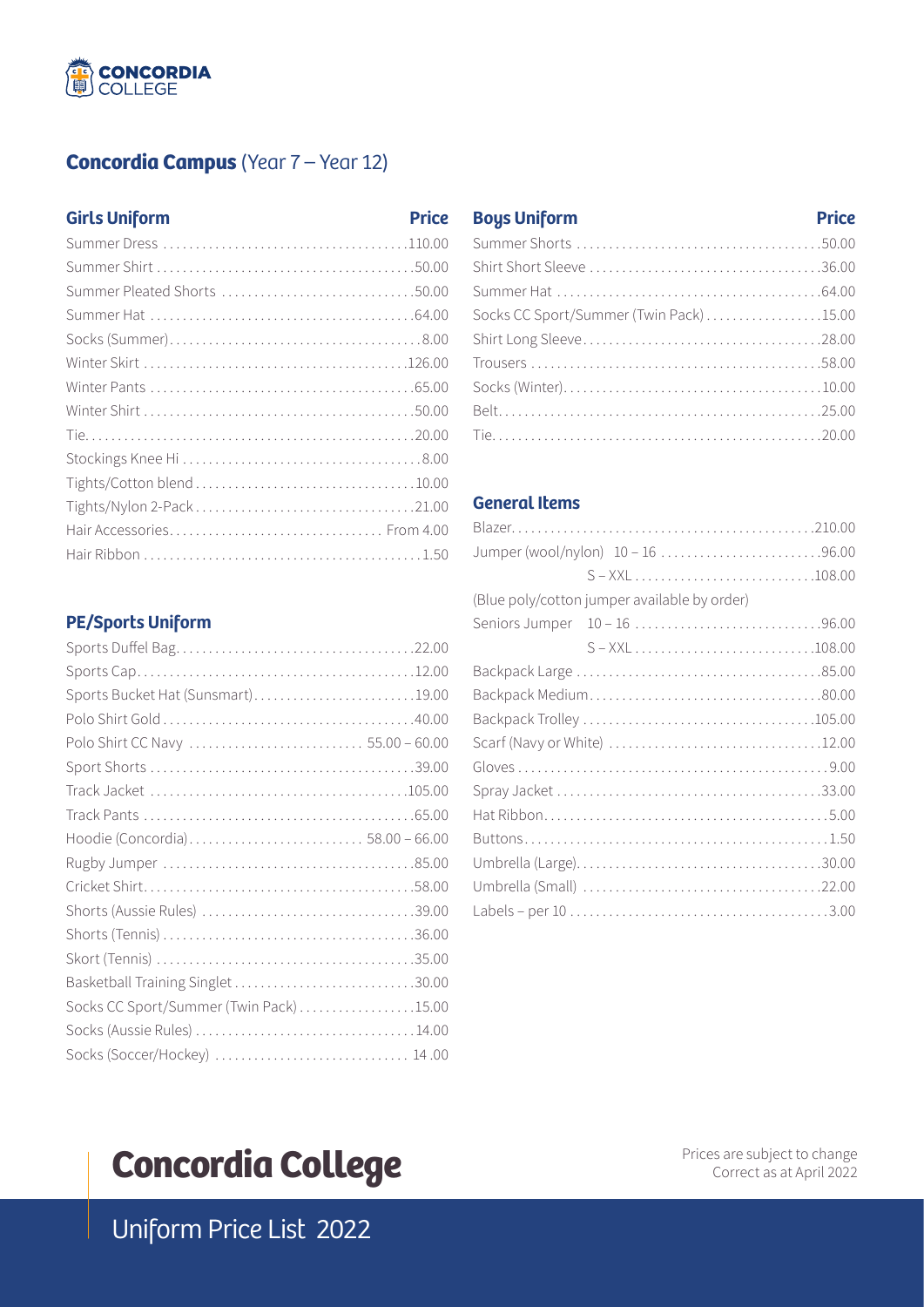# **CONCORDIA**<br>College

## **St John's Campus** (Rec – Year 6)

#### **Girls Uniform**

#### **PE/Sports Uniform**

| Socks CC Sport (Twin Pack) 15.00 |
|----------------------------------|
|                                  |
|                                  |
|                                  |

#### **Boys Uniform Price**

| Summer Shorts 2 - 16 36.00      |  |
|---------------------------------|--|
| Summer Shirt Short Sleeve 36.00 |  |
| Winter Shirt Long Sleeve 34.00  |  |
|                                 |  |
|                                 |  |
|                                 |  |
|                                 |  |
|                                 |  |

#### **General Items**

| Jumper (Wool blend) 4 - 884.00           |  |
|------------------------------------------|--|
| $10 - 16$ 96.00                          |  |
| (Poly/Cotton Jumpers available by order) |  |
| Track Jacket (water repellant) 94.00     |  |
|                                          |  |
|                                          |  |
|                                          |  |
|                                          |  |
|                                          |  |
|                                          |  |
|                                          |  |

# **Concordia College**

Prices are subject to change Correct as at April 2022

Uniform Price List 2022